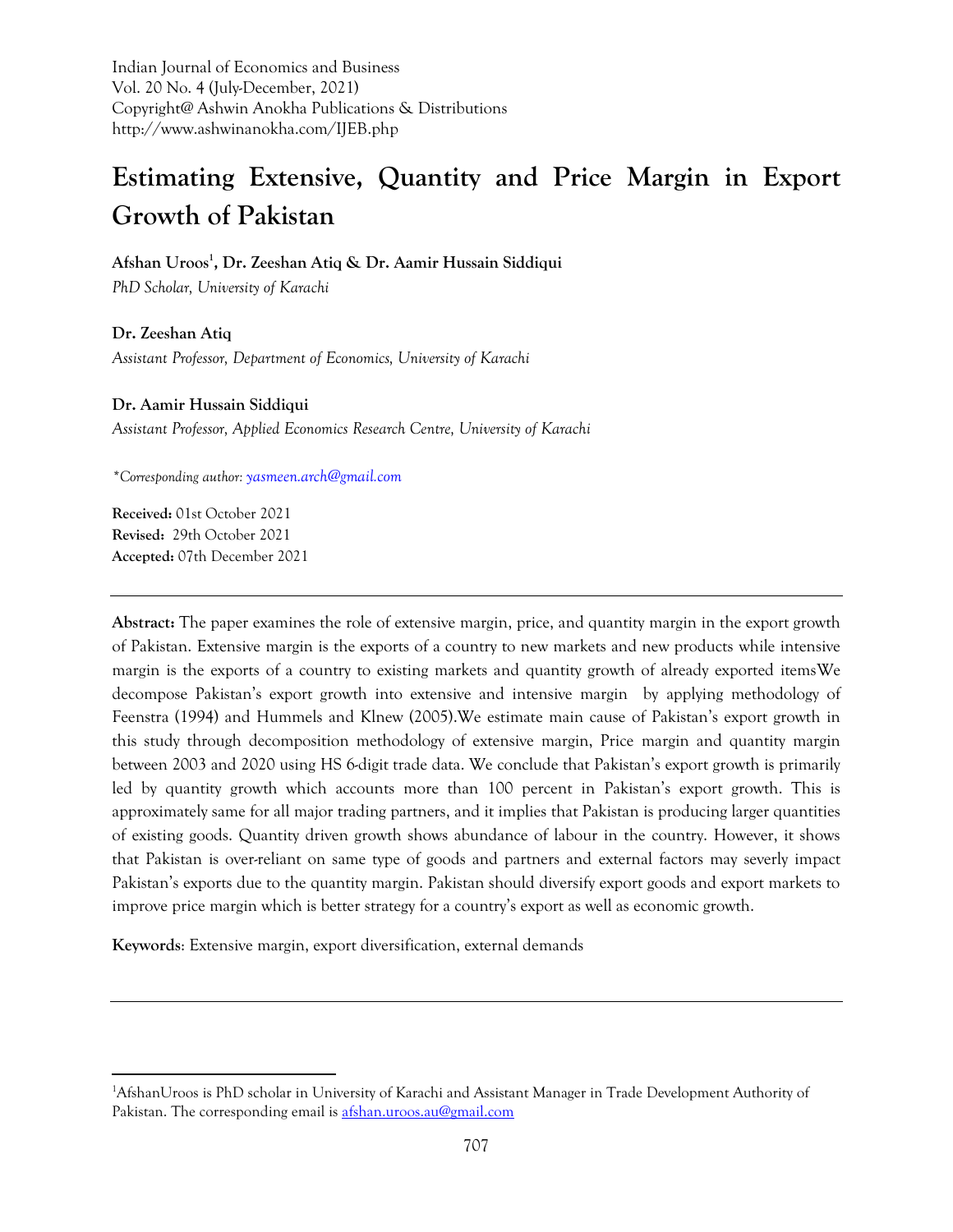## **I. Introduction**

The international trade flows have shown anunprecedented trend. Since 1950, world trade has registered an increase of 20-fold (by value). World exports were US\$ 6.1 trillion in 2001 and reached upto US\$ 17.14 trillion in 2020.Past studies in international trade have analyzed the impact of trade liberalization on total aggregate bilateral trade flows. However, Recent theories analyzed the impact of trade liberalization and diversification through two margins i.e extensive margin and intensive margin. Extensive Margin defines as newly established bilateral trade relation between two countries while Intensive margin existing bilateral trade relation between two countries. There is a considerable discussion in the literature on the relative importance of each margin; some writers have determined that the extensive margin is the key source of export growth (Hummels and Klenow, 2005), while others have discovered that the intensive margin is the primary source of export growth (Hummels and Klenow, 2005). (Helpman et al., 2008).

Products are homogenous in conventional trade theory. There are no horizontal or vertical product disparities, and export growth is solely attributable to an increase in the amount of exports. According to Krugman (1979), there are many different types of items with horizontal variations but the same price in horizontal intra-industry trade theory. As a result, the development of product diversity can help exports grow. Products are distinguished by various qualities and prices under vertical intra-industry trade theory, as discovered in Falm and Helpman (1987), thus exports can expand with quality upgrades and subsequent price increases. According to Melitz (2003)'s New–New trade theory, commerce can expand as a result of the acquisition of new exporting businesses or partners. The vast margin is what we call it. To conclude, exports can expand at three distinct margins: extensive margin, quantity, and price, with extensive margin referring to the number of trade partners and diversity of items in this article.

The focus of this study is on the empirical work of the New–New trade theory of export diversification. According to Melitz (2003), all businesses engage in exporting, therefore the number of exporting firms exists empirically as one source of vast margin. Helpman et al. (2008) expanded the Melitz model and discovered that not all nations trade with each other, and that there are a lot of zeros between them. As a result, the number of trade partners that exist experimentally is another source of significant margin. According to Bernard et al. (2006), multi-product businesses do not export all of their goods, therefore the number of exporting items is the third source of significant margin. According to the New–New trade theory, the wide margin is made up of the number of exporting businesses, trade partners, and exporting items. Helpman et al. (2008) deconstruct world trade growth at the nation level into extensive and intensive margins, finding that intensive margin trade growth is more significant for total trade growth. Bernard et al. (2009) similarly separated US trade growth into two types: extensive and intense margins. They discovered that new exporting businesses and new exporting goods accounted for much of the export increase at the firm level, indicating the relevance of a wide margin.

The goal of this research is to break down Pakistan's export growth into two margins, each of which may be further broken down into price and quantity margins. Furthermore, from a policy standpoint, it makes little difference whether trade growth is primarily driven by extensive or intense margin. Whether trade growth is fueled by quantity or price, though, is crucial. If trade growth is mostly quantitative, this country will have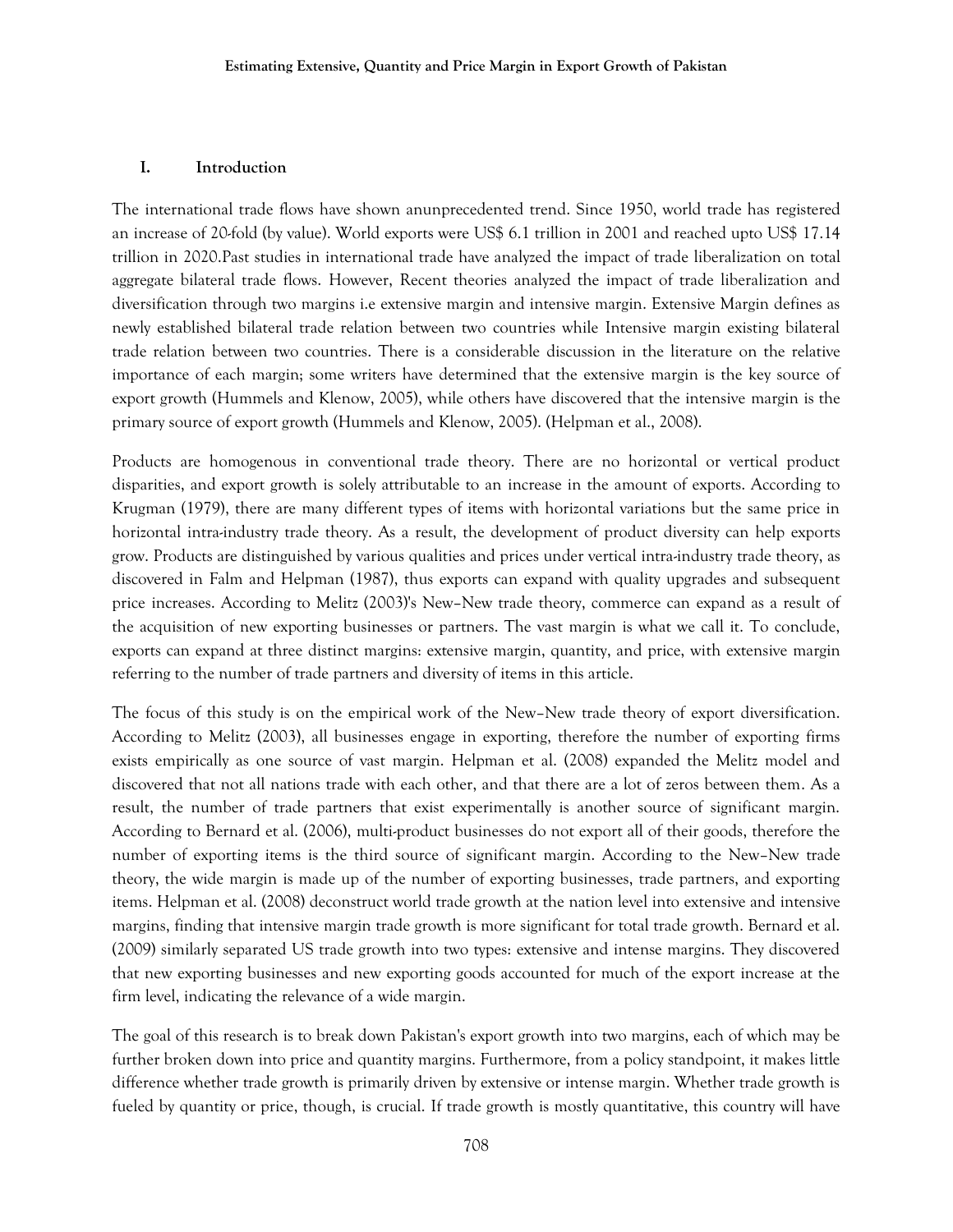#### **Afshan Uroos, Dr. Zeeshan Atiq & Dr. Aamir Hussain Siddiqui**

to use a lot of capital, labour, and natural resources to create a big number of items, which is not beneficial for long-term growth. If, on the other hand, trade growth is mostly driven by price increases, and pricing reflects product quality, this type of export growth may necessitate additional human capital and technical innovation, both of which are beneficial to long-term economic growth.

Before analyzing that extensive or intensive margin it is better to understand export growth of a country by analyzing role of both margins in determining a country's export growth. This paper gives analysis on defining role of extensive and intensive margin on the growth of Pakistan's trade. This paper investigates existing margin of Pakistan trade whether its an Extensive margin i.e diversification of export markets or intensive margin i.e strengthening of prevailing exporting partners.

The rest of the paper is organized as follows. Sections II provide literature review of extensive and intensive margins. Section III discussed methodology and data sources. Section IV provides results of estimation and Section V provide the concluding remarks and policy implications.

## **II. Literature Review:**

The economic literature on extensive and intensive margin of international trade growth has conflicting implications. However, a substantial discussion was determined on the effect of each margin. Few research studies evident that extensive margin is the engine of export growth while others highlighted significant role of intensive margin. The trade literature is exploring relative importance of both margins of international trade day by day in explaining growth in exports.

Paul S. Armington's (1969) highlights the role of intensive margin and stated that a larger economy produces and export of goods. Paul R. Krugman (1981) focus on extensive margin and stated that larger economies produce and export wider verities of goods. Armington emphasize that countries may increase aggregate exports by exporting more of one variety of a good while Krugman feature the endogenous number of export varieties. The theory of extensive and intensive margins is investigated by considerable researchers recently. Hummels&Klenow (1995) find the proof of intensive margin and stated that larger economies may export more than smaller economies. Aldan&Culha (2003);Mustafa, Abro, Awan. (2021)examine the role of extensive margin for Turkish export performance by applying two complementary methods and found that extensive margin of Turkey is low as compared to other countries.

According to Hummels and Klenow (2005), the wide margin accounts for 60% of the rise in larger economies' exports. Evenett and Venables (2002) for exports from 23 developing countries, Berthou and Fontagne (2008) for French exports to euro area countries, Bernard et al. (2009) for US exports, and Dutt et al. (2011) for exports from more than 150 countries have all documented the importance of the extensive margin in export growth. Several other research, on the other hand, have indicated that the intense margins have a larger influence in export growth than the extensive margin.

Helpman et al. (2008) show that the intense margin was primarily responsible for the rapid expansion of trade between 1970 and 1997, using data from 158 countries. Felbermayr and Kohler (2006) for world trade, Eaton et al. (2007) for Colombian exports, Amiti and Freund (2008) for Chinese exports, Amurgo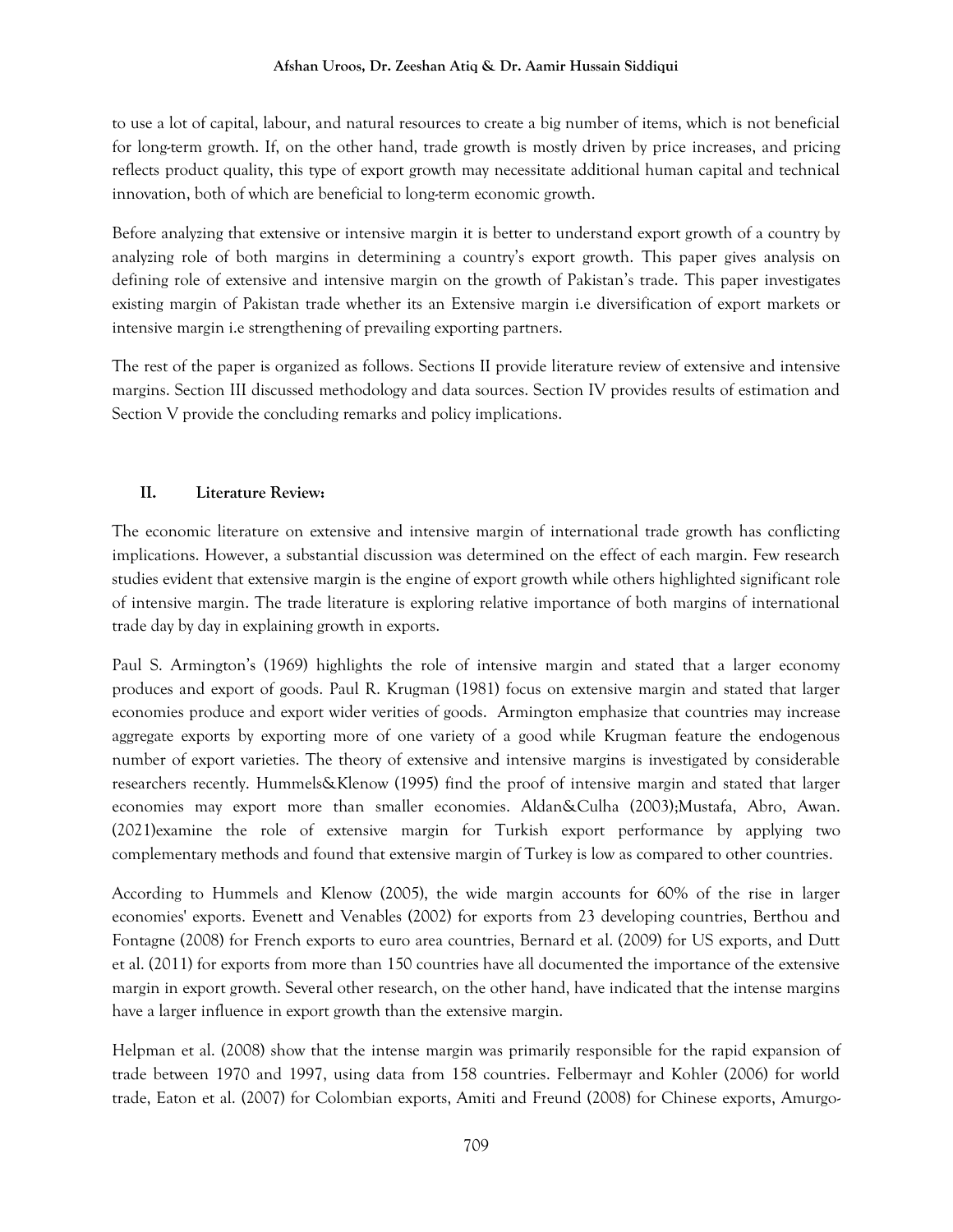Pacheco and Pierola (2008) for exports of 24 developed and developing countries, Besedes and Prusa (2010) for manufacturing exports of 46 countries, and Bingzhan (2011) for Chinese exports are some examples of papers that have shown the importance of the intensive margin in export growth. Overall, the empirical research shows that, rather than exporting new varieties, the rise of exports is mostly due to exporting more of current kinds.

Brenton and Newfarmer (2007) looked at the role of extensive and intense margins in emerging nations and discovered that extensive margins contributed less to a country's growth. Besede&Prusa (2008) compared export performance growth through extensive and intensive margins by three separate components and identified intensive margin in developing nations' export growth. China's export growth is decomposed by Amiti and Freund (2010) and Bingzhen (2011), whereas Chile's export growth is decomposed by Berthelon (2011). Markusen (2013) discovered that trade profits may be obtained directly by using a large margin. By using a gravity model to deconstruct India's manufacturing export performance into widespread and intense margins, Veermani& Gupta (2015) discovered that China has a pricing advantage in exports while India has a unique pattern of specialisation.

Hummels and Klenow's work is the closest to this study (2005). They broke down a country's exports' world market ratio into three margins: extensive margin, quantity, and quality, with extensive margin expressing product diversity and quality expressing pricing. They discovered that large exporting nations also export greater diversity and higher quality items than small exporting countries, implying that variety and quality are key factors in determining trade volume. This study adds to the body of knowledge about Pakistan's economic migrants.

The results of this estimation provide some avenues for policy recommendations to governments to foster export growth through Price margin. The existing literature on trade margin mainly focusses on the analysis of firm data on six-digit level however this research focusses bilateral trade of a developing country Pakistan analysis of a country.

## **III. Methodology& Data Sources**

We apply two different methods to estimate extensive, quantity and price margin growth. In literature different methodology were used by the researcher to decompose export growth.. In the first method, we simply analyze trading partners and tariff lines exported by Pakistan in two different periods. Top ten countries and the world are taken to report the results of the analysis. In the first method, extensive margin means the number of products or the number of trading partners. We use methodology of Feenstra (1994) and Hummel and Klnew (2005) in the second method to calculate trade variety. We disaggregate Pakistan's export growth by using share of the country's export to the world and top export partners into extensive margin, quantity, and quality margins. The quality margin is analyzed though price margin of export growth. The main objective of this paper is to decompose export growth rates whereas Hummel and Klnew decompose share of trade. We use trade growth rates instead of trade shares as both indexes have same type of data structure and we extend methodology of Hummel and Klnew by contributing export growth rates.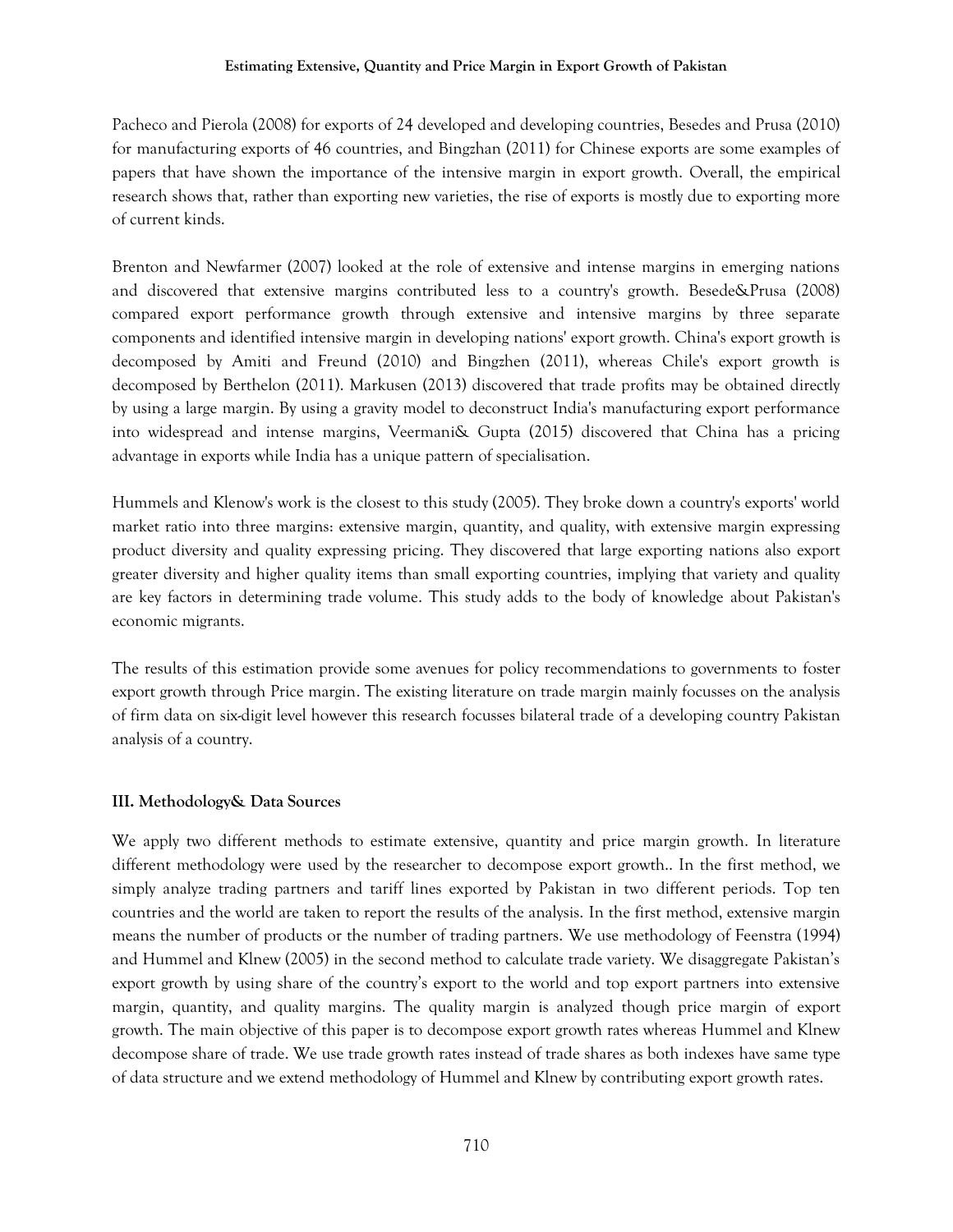We Analyze Pakistan's export growth through export margin and analyzed number of tariff lines exported by Pakistan in two different time periods. In 2003, Pakistan exported 2,315 types of products to the world, so the extensive margin was 2,315. The extensive margin was 2865 in 2020; therefore, the average growth rate of the extensive margin was 24% for the world market. It is necessary to calculate Price and Quantity margin to analyze the export growth. If extensive margin is due to price margin which means country is invested in human capital and technology whereas vise versa noticed in quantity margin. As we have collected data on the quantity and price of all tariff lines exported in 2003 and 2020. we calculate weighted growth rate of tariff lines exported by Pakistan.

Consider two time periods, t and t+1, and assume that the exporting product sets are t and t+1, respectively, and that the overlapping exporting product sets are c, that is,  $c=tt+1$ . The export ratio between the two time periods may be stated as Eq.

$$
R = \frac{\sum_{i \in \Omega_{t+1}} v_{it} + 1}{\sum_{i \in \Omega_t} v_{it}} = \frac{\sum_{i \in \Omega_{t+1}} v_{it} + 1}{\sum_{i \in \Omega_c} v_{it}} / \frac{\sum_{i \in \Omega_t} v_{it}}{\sum_{i \in \Omega_c} v_{it}} \times \frac{\sum_{i \in \Omega_c} v_{it} + 1}{\sum_{i \in \Omega_c} v_{it}} \quad 1
$$

Hummels and Klenow (2005),  $\frac{\Sigma_{i\in\Omega_{t+1}}v_{it}+1}{\Sigma_{i\in\Omega_{c}}v_{it}}/\frac{\Sigma_{i\in\Omega_{t}}v_{it}}{\Sigma_{i\in\Omega_{c}}v_{it}}$  $\frac{Z_l \epsilon_{l} \mu_{l}}{\sum_{i \in \Omega_c} v_{it}}$  gives the extensive margin like Freenstra (1994). If there are more distinct products in period  $t + 1$  than there are in period t, then the extensive margin is greater than one; therefore, this equation explains the development of diversity or partners  $\frac{\sum_{i\in\Omega_C} v_{it}+1}{\sum_{i\in\Omega_C} v_{it}}$  gives the intensive margin. v represents the export value. It can be further decomposed into price and quantity, as in  $Eq.(2):$ 

$$
\frac{\sum_{i\in\Omega_c}v_{it}+1}{\sum_{i\in\Omega_c}v_{it}} = \frac{\sum_{i\in\Omega_c}p_{it+1}q_{it+1}}{\sum_{i\in\Omega_c}p_{it}q_{it}} = \prod_i \left(\frac{p_{it+1}}{p_{it}}\right)^{w_i} \prod_i \left(\frac{q_{it+1}}{q_{it}}\right)^{w_i}
$$
\n
$$
\frac{2}{\prod_{i\in\Omega_c}v_{it}} \frac{2}{\prod_{i\in\Omega_c}p_{it+1} - ln_i}
$$
\nIn the ratio  $w_i = \frac{\frac{S_{it+1} - S_{it}}{\ln s_{it+1} - ln_i}}{\sum_i \left(\frac{S_{it+1} - S_{it}}{\ln s_{it+1} - ln_s}\right)}$ ,  $S_i$  represents the value share,  $S_i = \frac{p_i q_i}{\sum_i p_i q_i}$ 

Finally, we can decompose the export ratio of the two time periods into three margins, as in Eq. (3):

$$
R = \frac{\sum_{i \in \Omega_{t+1}} v_{it} + 1}{\sum_{i \in \Omega_t} v_{it}} = EX \times P \times Q = \frac{\sum_{i \in \Omega_{t+1}} v_{it} + 1}{\sum_{i \in \Omega_c} v_{it}} / \frac{\sum_{i \in \Omega_t} v_{it}}{\sum_{i \in \Omega_c} v_{it}} \times \prod_i (\frac{p_{it+1}}{p_{it}})^{w_i} \times \prod_i (\frac{q_{it+1}}{q_{it}})^{w_i} \times \prod_i (\frac{p_{it+1}}{p_{it}})^{w_i}
$$

 Taking the logarithm of Eq. (3) and dividing by the time intervals, we decompose the export growth rate into the extensive margin

$$
Gr = GEX + GP + GQ \quad \text{and} \quad 4
$$

It is pertinent to mention that the elasticity of the three margins' growth to overall export growth is equal to one in Eq. (4); therefore, the contribution ratio is simply the growth rate of each margin divided by the overall export growth rate, as stated in Eq (5).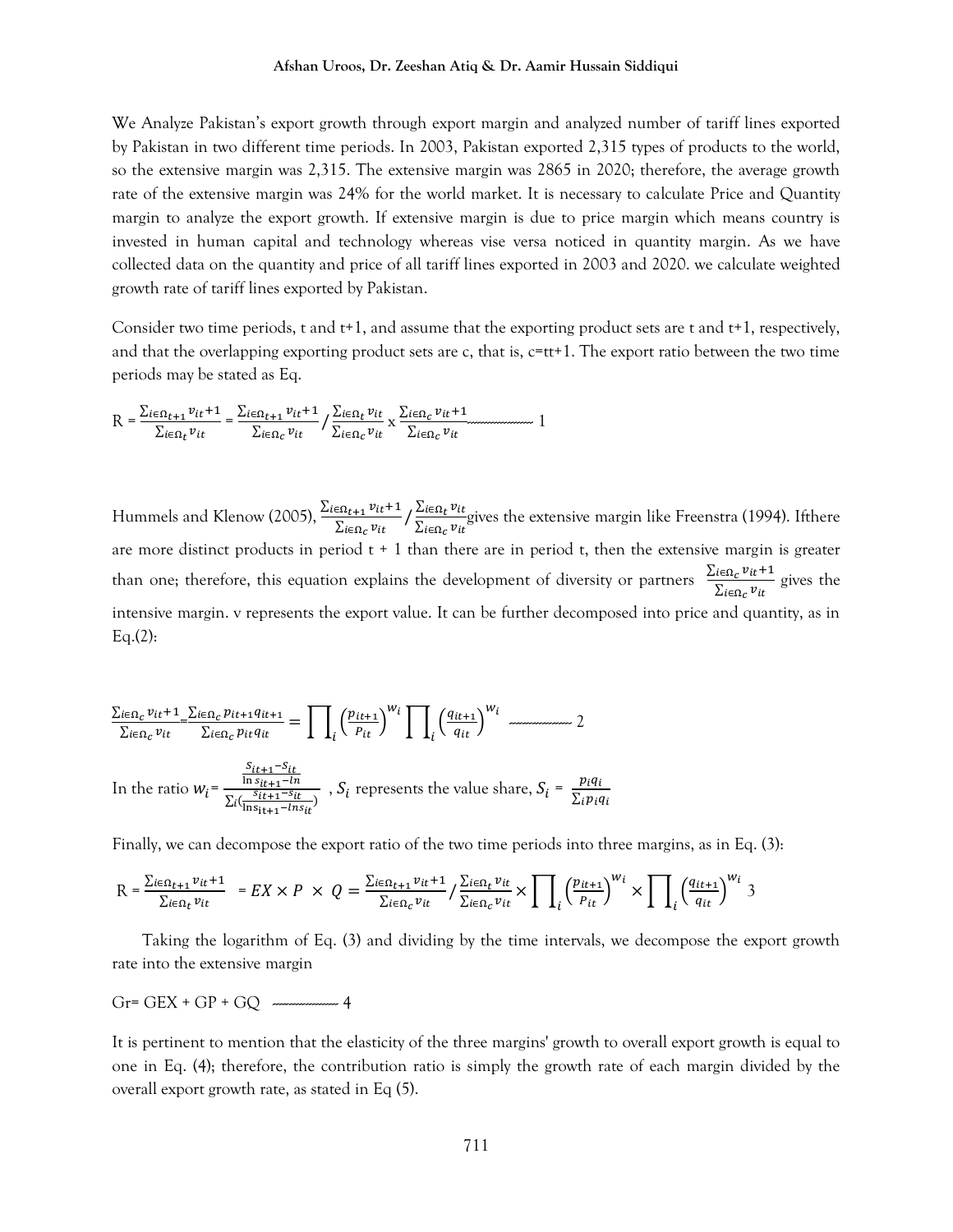REX = 100 × GEX /GR ;RP = 100 × GP /GR; RQ = 100 × GQ /GR-----5

R represents the total exports in 2003 divided by the exports in 2020. Similarly, EX, P, and Q represent the ratios for extensive margin, price and quantity, respectively. GR, GEX, GP, GQ are the growth rates of total export, extensive margin, price and quantity and calculated as follows: GR=100 ln(R) /(2003–2020). The calculation method is similar for GEX, GP, GQ.REX, RP, RQ are the contribution factor of each margin. Because the elasticity of each margin's growth to overall export growth is one, the contribution factor is calculated as follows: REX=100 GEX/GR, as defined in Eq. (5).

## **The Data and Descriptive Analysis:**

The International Trade Centre Data set Trade Map, which comprises data for 245 countries and 5,066 product categories categorised according to the Harmonized System at the 6-digit level, was used to break down Pakistan's export growth along the vast and intense margins. From 2003 through 2020, data is available in the Trade Map HS 1996 database. This database, which was built using the original UN Commodity Trade Statistics database (UN COMTRADE), provides detailed annual bilateral trade data for commodity exports in terms of value (in thousands of US Dollars at current prices) and quantities at the 6 digit level of the HS-6, allowing us to calculate unit values for each product or item.

## **IV. Estimations and Results**

**Table 1:**

**Pakistan's export growth to world and top ten export desinations**

| Partner            | 2003   | 2020   | AGR      | Partner      | 2003 | 2020 | AGR      |
|--------------------|--------|--------|----------|--------------|------|------|----------|
| World              | 11,930 | 22,237 | 4.0%     | Afghanistan  | 408  | 871  | 4.8%     |
| <b>USA</b>         | 2,752  | 4,142  | 2.6%     | Spain        | 268  | 794  | 7.0%     |
| China              | 260    | 1,867  | 13.1%    | Italy        | 402  | 719  | 3.7%     |
| <b>UK</b>          | 842    | 1,726  | 4.6%     | Bangladesh   | 166  | 583  | 8.2%     |
| Germany            | 608    | 1,395  | 5.3%     | Belgium      | 255  | 571  | 5.2%     |
| <b>UAE</b>         | 1,122  | 1,097  | $-0.1\%$ | Saudi Arabia | 470  | 432  | $-0.5\%$ |
| <b>Netherlands</b> | 317    | 1,095  | 8.1%     | France       | 315  | 397  | 1.5%     |

Author's calculation by using export data of Trade Map

Table 1 shows that Pakistan's exports to world has shown significant growth between 2003 and 2020. The exports increased from USD 11.9 billion in 2003 to USD 22.2 billion in 2020 registered an annual average growth rate of 4%. In the table1, we have reported average annual growth rate of top exporting partners of Pakistan. It is found that USA, China, UK, Germany, Netherlands, Afghanistan, Spain Italy, Bangladesh,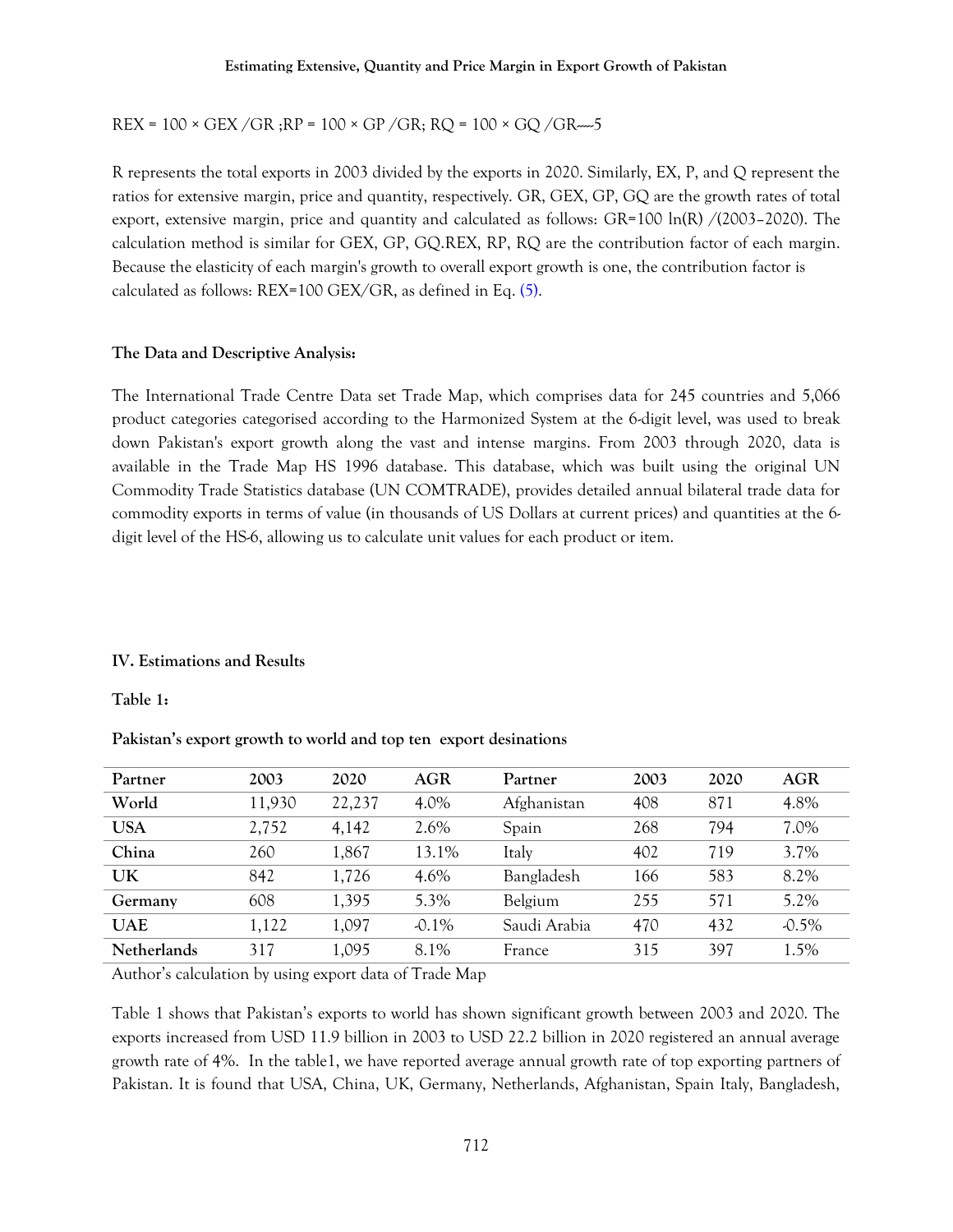Belgium have shown increase in exports from Pakistan to said countries whereas, UAE, Saudi Arabia and France have shown negligible growth from Pakistan.

The above results show the first methodology used to calculate extensive margin. It is simple and easy to understand that Pakistan's exports growth is almost double in 18 years from 2003 to 2020. The comparison with its neighboring countries reveals the true picture of the export growth of Pakistan. We need to be more precise by analyzing quantity and Price margin in the second method. We analyze weighted count of tariff lines between two time periods which is more exploratory than number of exported values.

The below table shows Extensive Margin of Pakistan's export growth by applying second method of decomposing export growth. Number of Harmonized codes at 6-digit level is taken to calculate extensive margin of Pakistan's export growth. It is found that Pakistan exported 2,865 tariff lines to world in 2020 whereas the country exported 2,315 tariff lines in 2003 and registered cumulative average annual growth rate of 1.34% only. USA, China, UK, Germany, UAE, the Netherlands, Afghanistan, Spain Belgium, Saudi Arabia have shown positive growth however the diversification is limited. Pakistan's exports to Bangladesh are approximately same in terms of variety of goods. Italy has shown negative growth of 2.2 percent showing Pakistan's exports are declining over the years.

## **Table 2**

| Partner     | 2003  | 2020  | <b>AGR</b> | Partner      | 2003 | 2020 | AGR       |
|-------------|-------|-------|------------|--------------|------|------|-----------|
| World       | 2,315 | 2,865 | 1.34%      | Afghanistan  | 510  | 687  | 1.88%     |
| <b>USA</b>  | 834   | 1,076 | 1.61%      | Spain        | 333  | 476  | 2.26%     |
| China       | 246   | 611   | 5.85%      | Italy        | 613  | 428  | $-2.22\%$ |
| UK          | 744   | 997   | 1.85%      | Bangladesh   | 407  | 410  | 0.05%     |
| Germany     | 575   | 749   | 1.67%      | Belgium      | 364  | 457  | 1.43%     |
| <b>UAE</b>  | 1,061 | 1290  | 1.23%      | Saudi Arabia | 635  | 705  | $0.66\%$  |
| Netherlands | 390   | 545   | 2.11%      | France       | 431  | 477  | 0.64%     |

## **Extensive Margin in Pakistan's export growth**

Author's calculation

In table 2, we analyze country-product data at HS 6 by calculating country-product pairs. As per the definition of extensive margin, we compare number of tariff lines to the world and to the top export destination to highlight the growth in two time periods. It is found that extensive margin grows slowly in case of Pakistan as compared to the growth of exported values.

It is pertinent to mention that in the world, 5522 tariff lines at HS 6 digit were exported in 2020 and 5452 in 2003 and Pakistan exported 2,315 tariff lines in 2003 that is approximately half of the world trade varieties. The situation is not change after 18 years and Pakistan export 2,865 tariff lines to world in 2020. It is found that Pakistan's export growth is composed of intensive margin.

We further decompose Pakistan export growth into Price and Quantity margin by excluding extensive margin. We estimate growth rate of Price and Quantity margin by another data set consist of product values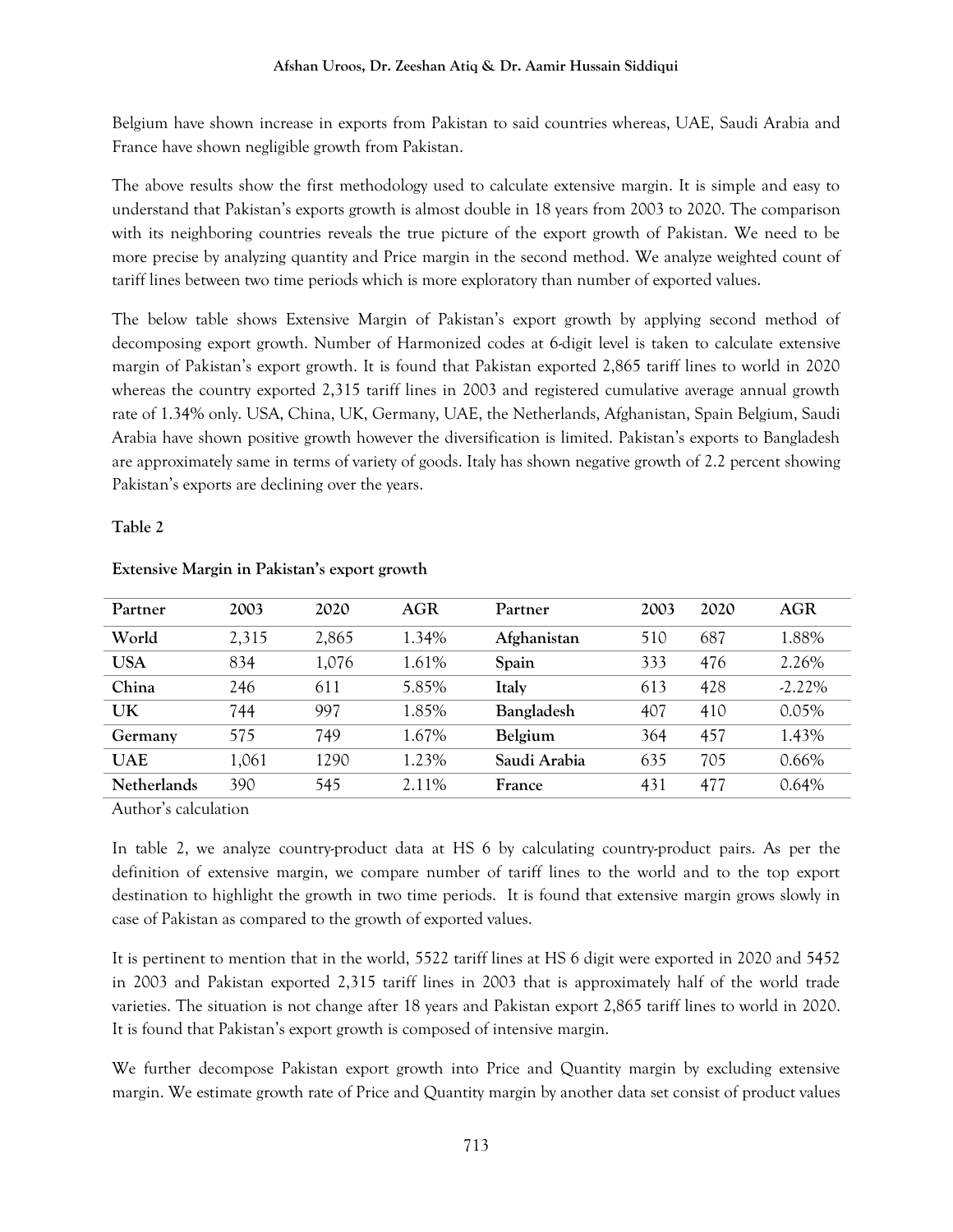#### **Estimating Extensive, Quantity and Price Margin in Export Growth of Pakistan**

and quantity. We aggregate country wise data of HS 6 digit and summing it into country level then estimate growth rates in two period. Price margin shows negative growth in all countries except Afghanistan between 2003 and 2020. Cumulative Average Annual Growth Rate is used to calculate Price and Quantity margin between 2003 and 2020. We observe Pakistan's exports are stagnant over last several years and main reason is that quantity increase but not Price showing low value-added exports.

## **Table 3**

| Partner            | <b>Annual Price</b> | Annual      | Partner      | Price<br>Annual    | Annual   |
|--------------------|---------------------|-------------|--------------|--------------------|----------|
|                    | <b>Growth Rate</b>  | Quantity    |              | <b>Growth Rate</b> | Quantity |
|                    |                     | Growth Rate |              |                    | Growth   |
|                    |                     |             |              |                    | Rate     |
| World              | $-17%$              | 24%         | Afghanistan  | 2%                 | 2%       |
| <b>USA</b>         | $-8\%$              | 11%         | Spain        | $-10\%$            | 19%      |
| China              | $-14%$              | 31%         | Italy        | $-2\%$             | 6%       |
| <b>UK</b>          | $-4%$               | 9%          | Bangladesh   | $-8%$              | 17%      |
| Germany            | $-1\%$              | 7%          | Belgium      | $-3\%$             | 8%       |
| <b>UAE</b>         | $-20\%$             | 25%         | Saudi Arabia | $-12\%$            | 13%      |
| <b>Netherlands</b> | $-18%$              | 32%         | France       | $-3\%$             | 5%       |

## **Price growth and Quantity Growth in Pakistan's export**

Author's calculation

It is found that the growth rates of exports of Pakistan are not same in the two methods. Quantity margin has shown more significant contribution in the export growth of Pakistan.

## **Table 4**

## **The Extensive Margin, Price and Quantity Shares of Pakistan's export growth**

| <b>WORLD</b> | $\mathbb{R}$ | EX  | P   | Q    | <b>GR</b> | <b>GX</b> | GP                       | GQ   | <b>REX</b> | RP       | <b>RQ</b> |
|--------------|--------------|-----|-----|------|-----------|-----------|--------------------------|------|------------|----------|-----------|
|              |              |     |     |      |           |           | $\overline{\phantom{a}}$ |      |            |          |           |
| World        | 1.9          | 1.2 | 0.0 | 41.4 | 3.5       | 1.2       | 17.2                     | 20.7 | 34.2       | -497.9   | 597.9     |
| <b>USA</b>   | 1.5          | 1.3 | 0.3 | 5.3  | 2.3       | 1.4       | $-7.0$                   | 9.3  | 62.3       | $-309.4$ | 409.4     |
|              |              |     |     |      |           |           | $\overline{\phantom{a}}$ |      |            |          |           |
| China        | 7.2          | 2.5 | 0.1 | 74.0 | 11.0      | 5.1       | 12.9                     | 23.9 | 46.1       | $-118.2$ | 218.2     |
| UK           | 2.0          | 1.3 | 0.5 | 3.9  | 4.0       | 1.6       | $-3.5$                   | 7.5  | 40.8       | $-88.6$  | 188.6     |
| Germany      | 2.3          | 1.3 | 0.8 | 2.9  | 4.6       | 1.5       | $-1.3$                   | 6.0  | 31.8       | $-29.1$  | 129.1     |
|              |              |     |     |      |           |           | $\overline{\phantom{a}}$ |      |            |          |           |
| <b>UAE</b>   | 1.0          | 1.2 | 0.0 | 36.8 | $-0.1$    | 1.1       | 20.2                     | 20.0 | $-874.7$   | 16233.6  | $-16133$  |
|              |              |     |     |      |           |           | $\overline{\phantom{a}}$ |      |            |          |           |
| Netherlands  | 3.5          | 1.4 | 0.0 | 84.9 | 6.9       | 1.9       | 17.8                     | 24.7 | 27.0       | $-258.2$ | 358.2     |
| Afghanistan  | 2.1          | 1.3 | 1.5 | 1.5  | 4.2       | 1.7       | 2.1                      | 2.1  | 39.3       | 49.9     | 50.1      |
| Spain        | 3.0          | 1.4 | 0.2 | 15.2 | 6.0       | 2.0       | $-9.1$                   | 15.1 | 32.9       | $-150.9$ | 250.9     |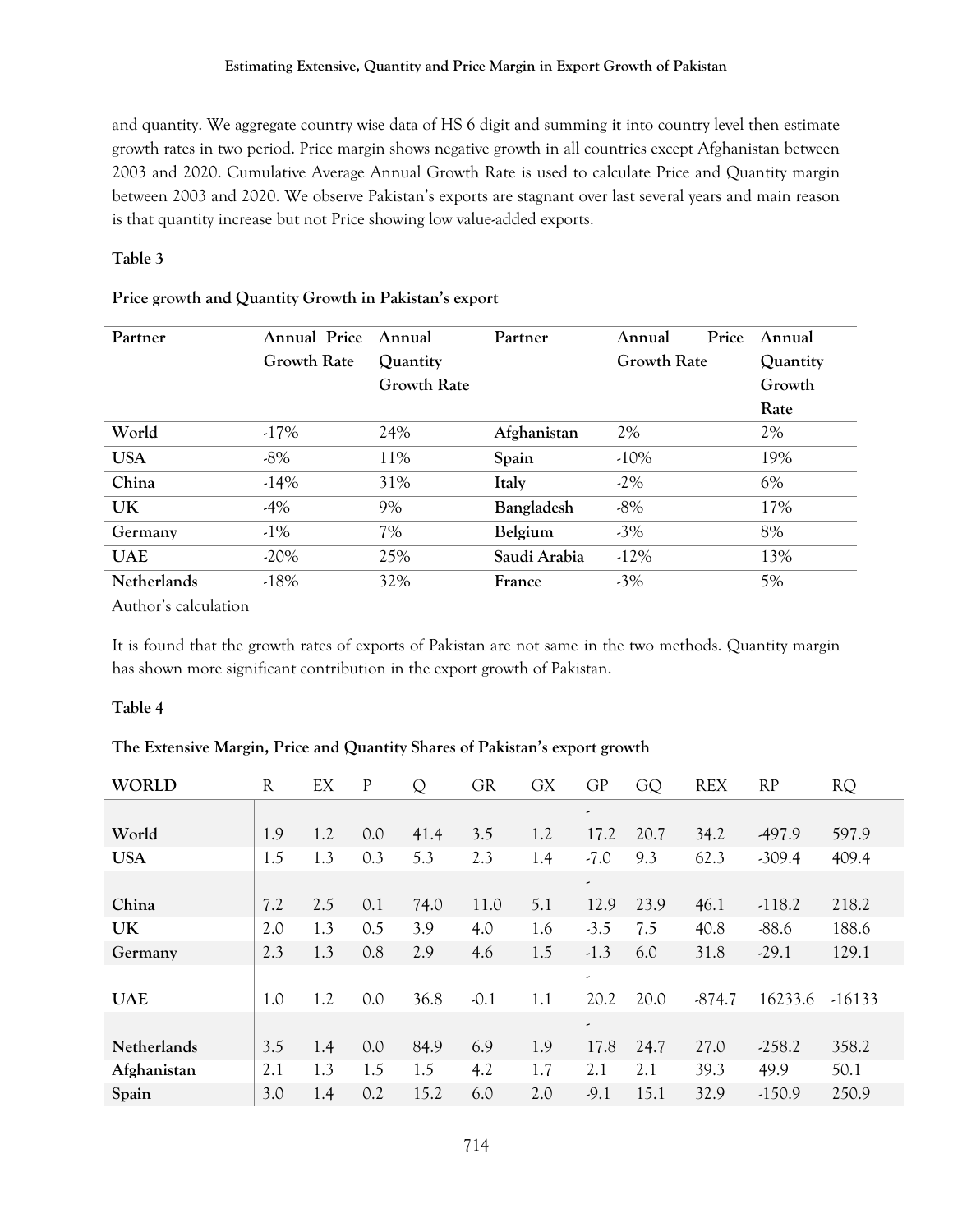### **Afshan Uroos, Dr. Zeeshan Atiq & Dr. Aamir Hussain Siddiqui**

| Italy        | 1.8 | 0.7 | 0.7 | 2.7  | 3.2    | $-2.0$ | $-2.2$                   | 5.4  | $-61.8$  | $-68.3$  | 168.3   |
|--------------|-----|-----|-----|------|--------|--------|--------------------------|------|----------|----------|---------|
| Bangladesh   | 3.5 | 1.0 | 0.3 | 12.4 | 7.0    | 0.0    | $-7.0$                   | 14.0 | 0.6      | $-100.6$ | 200.6   |
| Belgium      | 2.2 |     | 0.7 | 3.4  | 4.5    | 1.3    | $-2.4$                   | 6.9  | 28.3     | $-53.4$  | 153.4   |
|              |     |     |     |      |        |        | $\overline{\phantom{a}}$ |      |          |          |         |
| Saudi Arabia | 0.9 | 1.1 | 0.1 | 7.2  | $-0.5$ | 0.6    | 11.4                     | 10.9 | $-126.4$ | 2481.6   | $-2381$ |
| France       | 1.3 |     | 0.6 | 2.0  |        | 0.6    | $-2.7$                   | 3.9  | 44.0     | $-208.0$ | 308.0   |

Author's calculation by using quantity data and values in both periods

#### **The Anatomy of Export growth of Pakistan-Disaggregation**

We decompose export growth of Pakistan into three margins extensive, Price and Quantity. Between 2003 and 2020. The above table shows results of all three margins and depict the picture of Pakistan's exports growth. The growth rate of Pakistan to world was positive between 2003 and 2007. With an extensive margin of –1.34%, -17%Price margin and 24% quantity margin. Price margin has shown negative contribution while quantity margin has shown significant contribution. In the export growth.

#### **V. Conclusion**

Pakistan has registered positive export growth since 2003. We estimate main causes of Pakistan's export growth in this study through decomposition methodology of extensive margin, Price margin and quantity margin between 2003 and 2020. We conclude that Pakistan's export growth is primarily led by quantity which accounts most important in Pakistan's export growth. This is approximately same for all major trading partners, and it implies that Pakistan is producing larger quantities of goods and labour abundant country. Quantity driven growth shows abundance of labour in the country. However, it shows that Pakistan is over-reliant on same type of goods and partners and external factors may impact Pakistan's exports due to the quantity margin. Pakistan should diversify export goods and export markets to improve price margin which is better for a country's export as well as economic growth.

#### **Optimal Solution & Policy Implications:**

Based on above research, we will be able to quantify the aspect of export diversification, namely extensive, Price and Quantity margins of international trade of Pakistan. If a country's trade growth is mostly quantitative, it indicates that it must expend a lot of capital, labour, and natural resources to create a big number of items, which is not ideal for long-term growth. If, on the other hand, trade growth is mostly driven by price growth, it indicates product quality, and this type of export growth may necessitate additional human capital and technical innovation, both of which are beneficial to long-term economic growth. The results are more understandable by identifying quantity margin as trade growth of Pakistan is to be useful for government policy makers to attain export growth of Pakistan.

Hence, this research determines the true nature of the Pakistan's export growth that helps policy makers to make rational policy decisions in increasing export growth of the country. In addition, establishing the fact that Pakistan's export growth is the result of same products and same markets to provide a new insight into the impact of export growth of Pakistan.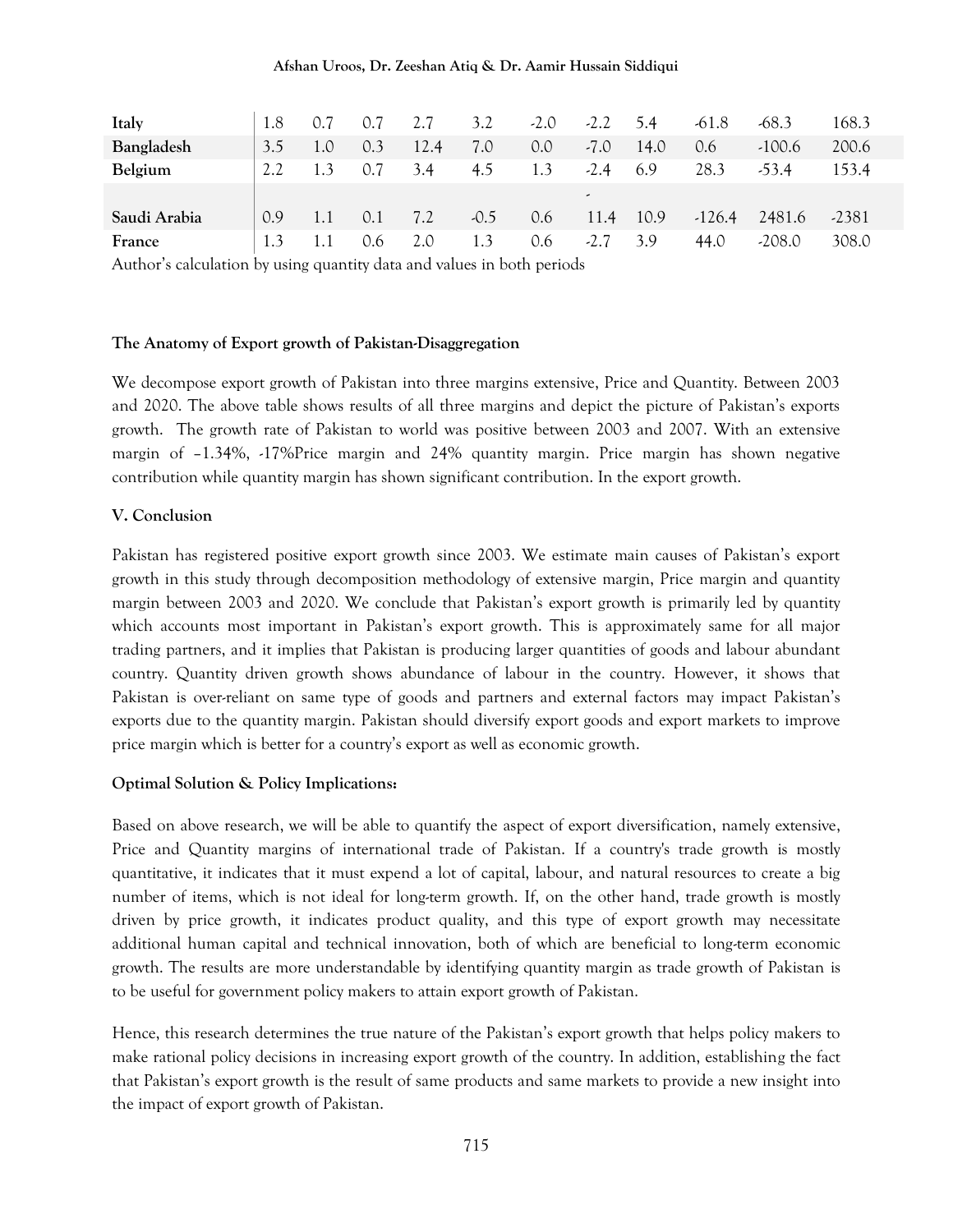#### **References**

- *Aghion, P., Burgess, R., Redding, S., Zilibotti, F., 2008. The Unequal Effects ofLiberalization: Evidence from Dismantling the License Raj in India. American EconomicReview, 98(4), 397-1412.*
- *Altan Aldan\*, OlcayYücelÇulha (2016). Central Bank Review,Turkey*
- *Amiti, M., Freund, C., 2010.An Anatomy of China's Export Growth. In: in Feenstra R., Wei,S., (Eds.) China's Growing Role in World Trade, The University of Chicago Press.*
- *Athukorala, P., 2012. Asian Trade Flows: Trends, patterns and Prospects. Japan and theWorld Economy (forthcoming).28 See the "Foreign Trade Policy 2009-14", Ministry of Commerce and Industry, Department of Commerce, Government of India , Viewed on 1 November 2011 [\(http://dgft.gov.in/exim/2000/policy/ftp](http://dgft.gov.in/exim/2000/policy/ftp-plcontent0910.pdf)[plcontent0910.pdf\)](http://dgft.gov.in/exim/2000/policy/ftp-plcontent0910.pdf)*
- *Besedes, T., Prusa J.,T., 2011. The Role of Extensive and Intensive Margins and Export Growth.Journal of Development Economics, 96(2), 371-379.*
- *Bhattacharjea, A., 2006. Labour Market Regulation and Industrial Performance in India: ACritical Review of the Empirical Evidence. Indian Journal of Labour Economics, 49(2), 211-232.*
- *Bingzhan, S., 2011. Extensive margin, quantity and price in China's export growth. ChinaEconomic Review, 22, 233– 243.*
- *Eaton, J., Eslava, M., Kugler, M., Tybout, J., 2008. The Margins of Entry into ExportMarkets: Evidence from Colombia. In: Helpman, E., Marin, D., Verdier, T., eds., TheOrganization of Firms in a Global Economy, Cambridge. MA: Harvard University Press,231-72.*
- *Evenett, S., J., Anthony J., V., 2002. Export Growth in Developing Countries: Market Entryand Bilateral Trade Flows. University of Bern working paper, mimeo.*
- *Felbermayr, G., J., Kohler, W., 2006. Exploring the Intensive and Extensive Margins ofWorld Trade.Review of World Economics, 142(4), 642-674.*
- *Flam, H., Helpman, E., 1987.Vertical Product Differentiation and North-South Trade.American Economic Review, 77, 810-822.*
- *Hasan, R., Mitra, D., Ramaswamy, K., 2007. Trade Reforms, Labor Regulations, and Labor-Demand Elasticities: Empirical Evidence from India. Review of Economics and Statistics,89(3), 466-481.*
- *Helpman, E., Melitz, M., & Rubinstein, Y. (2008). Estimating trade flows: Trading partners and trading volumes. The quarterly journal of economics, 123(2), 441-487.*
- *Hinloopen, J., Marrewijk C., 2008. Empirical Relevance of the Hillman Condition forRevealed Comparative Advantage: 10 Stylized Facts. Applied Economics, 40 (18), 2313-2328.*
- *Hummels, D., Klenow, P., 2005. The Variety and Quality of a Nation's Exports.AmericanEconomic Review, 95(3), 704-723.*
- *Kochhar, K., Kumar, U., Rajan, R., Subramanian A., Tokatlidis, I., 2006. India's Pattern ofDevelopment: What Happened, What Follows. Journal of Monetary Economics, 53(5), 981-1019.*